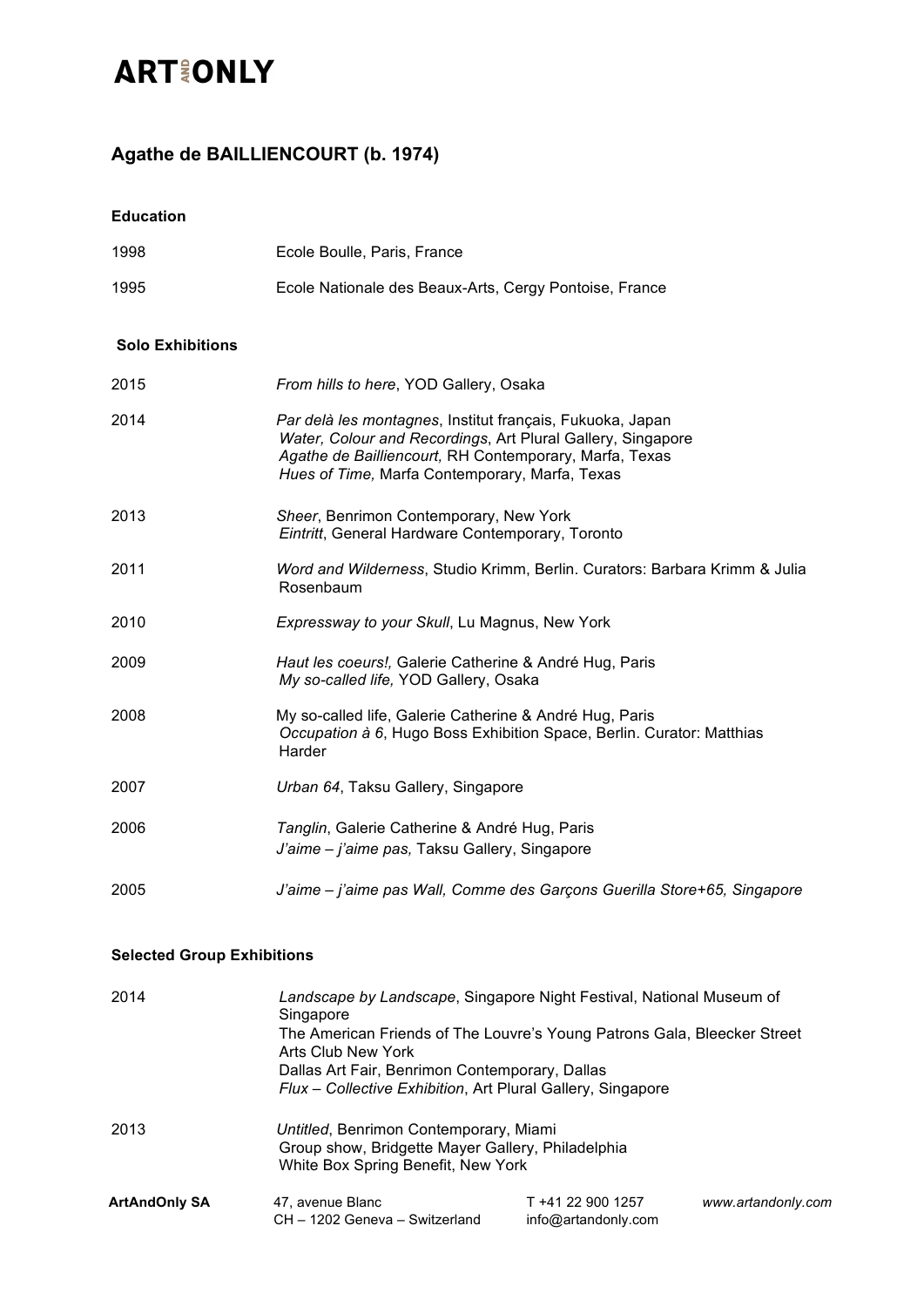## **ARTIONLY**

|               | Dallas Art Fair, Benrimon Contemporary, Dallas Eternity, Numthong Gallery,<br>Bangkok                                                                                                                                                                                                                                                                                                                                                                                                                                                                                                                                                        |                                          |                    |
|---------------|----------------------------------------------------------------------------------------------------------------------------------------------------------------------------------------------------------------------------------------------------------------------------------------------------------------------------------------------------------------------------------------------------------------------------------------------------------------------------------------------------------------------------------------------------------------------------------------------------------------------------------------------|------------------------------------------|--------------------|
| 2012          | Pulse Miami, Benrimon Contemporary, Miami<br>Toronto International Art Fair, General Hardware Contemporary, Toronto<br>Hong Kong Contemporary Fair, Christine Schreyer Corporate.Curator:<br>Francine Méoule                                                                                                                                                                                                                                                                                                                                                                                                                                 |                                          |                    |
|               | White Box Spring Benefit, New York                                                                                                                                                                                                                                                                                                                                                                                                                                                                                                                                                                                                           |                                          |                    |
| 2011          | Emerge Art Fair, Lu Magnus, Washington DC<br>The five senses, The loft at Lower Parel, Mumbai, India<br>Stay Hungry, allotment gardens at Gleisdreieck, Berlin. Curators:<br>A. Redeker & T. Ligthart<br>What The Thunder Said, Lu Magnus, New York                                                                                                                                                                                                                                                                                                                                                                                          |                                          |                    |
| 2010          | Group show, General Hardware Contemporary, Toronto<br>Contiguous Zone, YOD Gallery, Osaka<br>L'ouverture, Galerie Catherine & André Hug, Paris<br>Tough Love, Plataforma Revólver, Lisbon, Portugal. Curator: Shaheen Meral                                                                                                                                                                                                                                                                                                                                                                                                                  |                                          |                    |
| 2009          | Anonyme Zeichner N.10, Kunstraum Bethanien, Berlin<br>No Man's Land, former French Embassy, Tokyo. Curator: Hélène Kelmachter<br>Collage: Collage, NurtureART, New York. Curator: Jackie Klempay<br>Show Off Fiac, Galerie Catherine et André Hug, Paris<br>Art Singapore, Taksu Gallery, Singapore<br>"Up there - Down here", The Source Gallery, Shanghai, China. Curator:<br>Eva Voigt<br>Art Osaka, YOD Gallery, Osaka<br>Locals Only, Taksu Gallery, Singapore<br>Roppongi Art Night, National Art Center, Suntory Museum of Art & Mori Art<br>Museum, Tokyo<br>Tokyo Art Fair, YOD Gallery, Tokyo                                      |                                          |                    |
| 2008          | Scope Miami, Magnet, Miami. Curator: Jill Clark<br>Intrude Project, Shanghai Zendai Museum of Modern Art, Shanghai. Curator:<br><b>Biljana Ciric</b><br>Art Elysées, Galerie Catherine & André Hug, Paris<br>Contemporary Istanbul, Berlin Art Projects, Istanbul, Turkey<br>Art Singapore, Taksu Gallery, Singapore<br>Oh Mon Dieu!, light projection on the Berliner Dom, Berlin<br>Art-Athina International Art Fair, Galerie Tristesse, Athens, Greece. Curator:<br>Sarah Belden<br>Art Multiples, Ke Center for Contemporary Art, Shanghai. Curator:<br><b>Biljana Ciric</b><br>Strings of destiny, Apparao Galleries, New Delhi, India |                                          |                    |
| 2007          | Je m'en fous, light projection on the IHZ-Building, Festival of Lights, Berlin<br>Group Show, Galerie Tristesse deluxe, Berlin<br>Art Elysées, Galerie Catherine & André Hug, Paris<br>Cold Comfort, Nuit Blanche, installation realized with J. Fleming, Toronto,<br>Canada<br>Backjumps Live issue #3, Galerie Tristesse deluxe, Berlin<br>48 Stunden - Neukölln, L32, Art & Culture Festival, Berlin<br>Get it (W)All!, LIP Gallery, French Cultural Center, Yogyakarta, Indonesia                                                                                                                                                        |                                          |                    |
| 2006          | Singapore Biennale 2006. Artistic Director: Fumio Nanjo                                                                                                                                                                                                                                                                                                                                                                                                                                                                                                                                                                                      |                                          |                    |
| ArtAndOnly SA | 47, avenue Blanc<br>CH - 1202 Geneva - Switzerland                                                                                                                                                                                                                                                                                                                                                                                                                                                                                                                                                                                           | T +41 22 900 1257<br>info@artandonly.com | www.artandonly.com |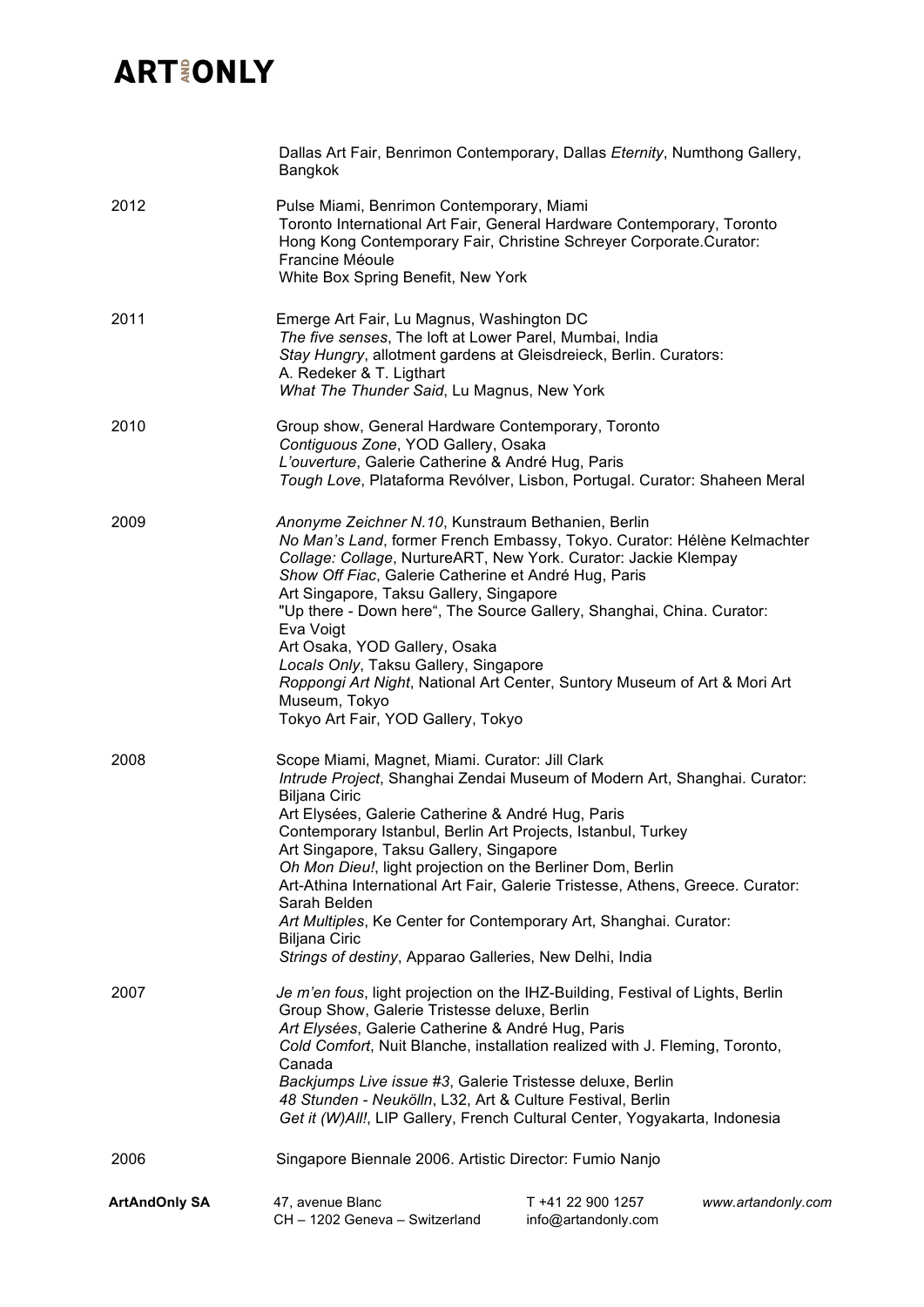# **ARTIONLY**

|                          | Art Singapore, Taksu Gallery, Singapore<br>Some kind of Wonderful, Kapok Gallery, Hong Kong                                                                                                     |
|--------------------------|-------------------------------------------------------------------------------------------------------------------------------------------------------------------------------------------------|
| 2005                     | Group Show, Galerie Catherine & André Hug, Paris<br>Writing !, Galerie Catherine & André Hug, Paris<br>Vision Express International, Shanghai Youth Biennale, Shanghai. Curator:<br>Fumio Nanjo |
| <b>Public Collection</b> |                                                                                                                                                                                                 |
| 2010-11                  | Permanent installation for the François Truffaut High School in Mainvilliers<br>(28), France<br>Winner of the 1% artistic competition, Région Centre                                            |
| 2009                     | Permanent installation for the new French Embassy, Tokyo                                                                                                                                        |

### **Selected Residencies**

| 2014    | Beppu Project, Kyushu                                                                        |
|---------|----------------------------------------------------------------------------------------------|
| 2013-14 | Marfa Contemporary, Marfa, Texas                                                             |
| 2012    | Art Omi, Ghent, New York                                                                     |
| 2011-12 | Artist-in-Residence, Workspace, Lower Manhattan Cultural Council (LMCC),<br>New York         |
| 2009    | Tokyo Wonder Site, Tokyo - Project supported by the French Embassy in<br>Japan               |
| 2007    | French Cultural Center, Yogyakarta - Project supported by the French<br>Embassy in Indonesia |

#### **Commissions**

| 2014          | Light projections for Lower Manhattan Cultural Council (LMCC) Gala, The          |
|---------------|----------------------------------------------------------------------------------|
|               | Conrad, New York                                                                 |
| 2013          | Light projection for Lower Manhattan Cultural Council (LMCC), 40th               |
|               | Anniversary Gala, Cipriani Wall Street, New York                                 |
| 2012          | Drawings for WERK Magazine & Comme des Garçons, Singapore                        |
| 2009          | Permanent installation for the French-Japanese Institute, Tokyo                  |
|               | Wall painting at Graf, Osaka Installation at OOO Space, Osaka                    |
| 2008          | Installation and drawings for the Hugo Boss Exhibition space, Berlin             |
| 2007          | Limited edition of shoes for Converse Drawings for O Magazine, Osaka             |
| 2006          | Permanent wall painting at the National Art Council, Singapore                   |
|               | Drawings for the Singapore Biennale 2006 with WORK, Singapore                    |
| 2005          | Drawings for WERK Magazine, Singapore                                            |
| 2004          | Limited edition of T-Shirts for Comme des Garçons, Tokyo Paintings for Song      |
|               | + Kelly 21, Singapore Drawings for Ogilvy & Mather - Mental Illness              |
|               | campaign, Singapore                                                              |
|               | Awards: Gold & Silver Lions at Cannes Lions 2005, Print Winner at London         |
|               | International Awards 2004, Best of Show Award from Singapore Creative            |
|               | Circle 2004                                                                      |
| 2003          | Drawings for WERK Magazine & Comme des Garçons, Singapore                        |
| $1998 - 2002$ | Artistic direction for Studio Li Edelkoort, Paris Artistic direction for Francis |
|               | Wacziarg, New Delhi, India                                                       |
|               | Prototypes for Garouste & Bonetti, Paris                                         |
|               |                                                                                  |

#### **Other**

Part of the Artist Registry of the Drawing Center's viewing Program New York

| <b>ArtAndOnly SA</b> | 47. avenue Blanc               | T +41 22 900 1257   | ww |
|----------------------|--------------------------------|---------------------|----|
|                      | CH - 1202 Geneva - Switzerland | info@artandonly.com |    |